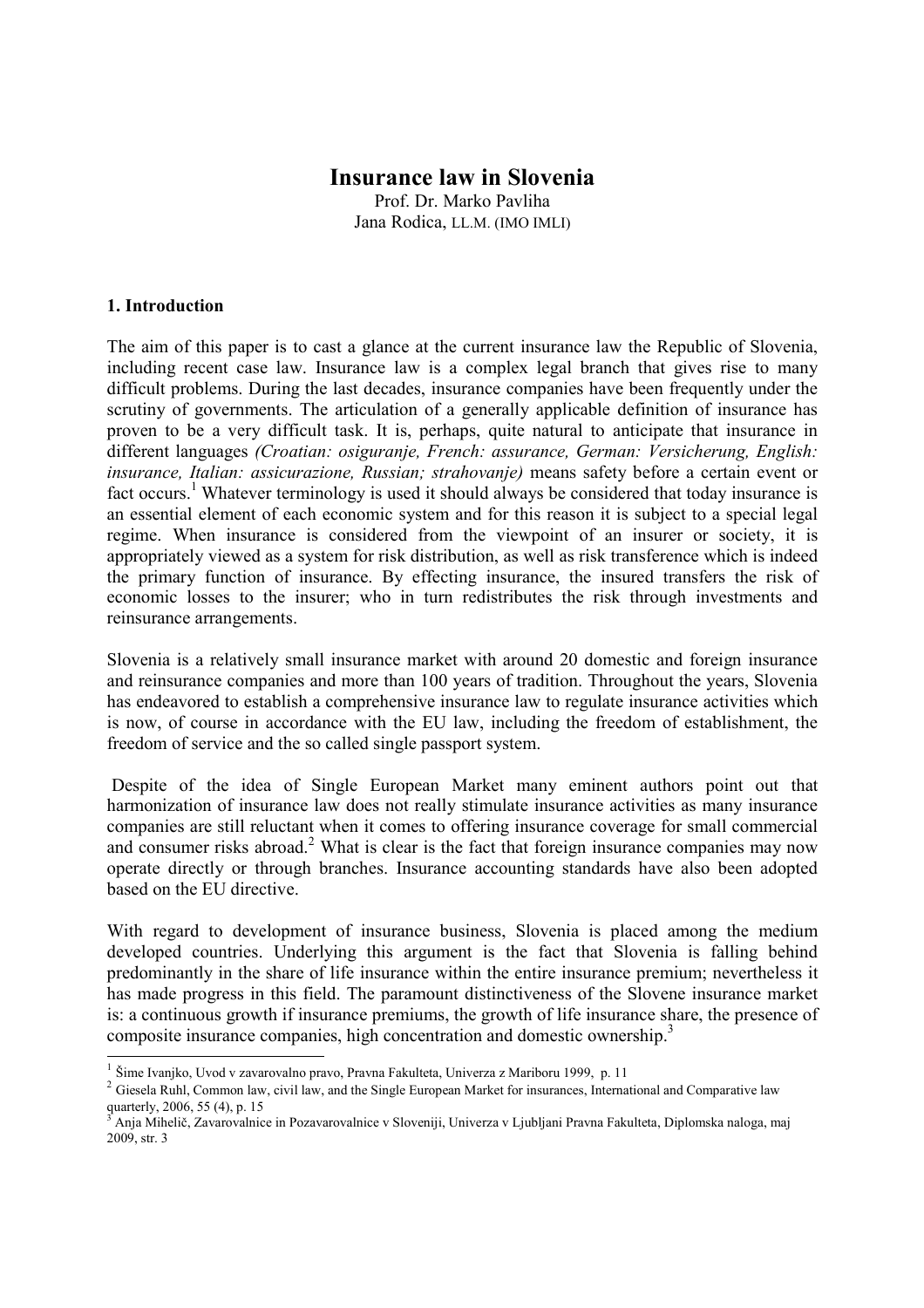#### **2. Insurance company law**

As we know, the modern insurance law can be usually classified into company and contract law. Company insurance law is mainly regulated by *Insurance Act (Zakon o zavarovalništvu)<sup>4</sup> , Companies Act (Zakon o gospodarskih družbah)<sup>5</sup>* , *Compulsory Composition, Bankruptcy and Liquidation Act (Zakon o prisilni poravnavi, stečaju in likvidacii)<sup>6</sup> , Protection of Competition Act (Zakon o varstvu konkurence)<sup>7</sup>* and *Prevention of Restriction of Competition Act and others (Zakon o preprečevanju in omejevanju konkurence)<sup>8</sup> .* 

By far the most important piece of legislation is the *Insurance Act (Zakon o zavarovalništvu)<sup>9</sup>* (hereafter: the Act) which came into force in 2000. Due to the development of EU insurance law the Act has been amended several times in 2002, 2004, 2006, 2007, 2008 and 2009, incorporating *inter alia* the recent Solvency II Directive which represents new demands for the insurance companies in order to operate with sufficient capital and stay solvent.

The main purpose of the last amendment of the Act was also to harmonize the law on the subject of special procedures regarding the approval of qualified share in the credit institutions, insurance and reinsurance companies and investment enterprises. The new provisions enable insurance and reinsurance companies to be organized as European Joint Stock Company and the establishment of the registry of actuary which is under the supervision of Insurance Supervision Agency.

The comprehensive Act is comprised of 364 Articles divided into 21 sections. Articles in section 1 stipulate some definitions and general principles governing insurance activities. Section 2 addresses the general features of insurance – related company law, classes of insurance, subgroups and groups, entities carrying in insurance business, insurance agents and brokers, rules governing risk management, etc.. Among other things, it also regulates business books and financial statements, internal and external auditing, safe-guarding of confidential data and implementing national insurance supervision by the Insurance Supervisory Agency *(Agencija za zavarovalni nadzor)* which controls the Slovenian insurance market.

The main task of Supervisory Agency is to protect policyholders. The Agency determinates, supplements or prohibits manners of operations with measures of control, which consequently leads to indirect influence of the effectiveness of insurance company.<sup>10</sup> The Act envisages the possibility of internal supervisions and mandatory arrangement of internal audit as an independent organizational unit to be directly subordinated to the board of directors of the insurance undertaking functionally, as well as organizationally, separated from other organizational units of the insurance undertaking (Article 161). The purpose of this provision is reduction and abolition of irregularities in performing insurance businesses, to safeguard the

 4 Off. Gaz. RS, Nos. 13/2000, 12/2001 Skl.US: U-I-131/00-11, 21/2002, 52/2002-ZJA, 91/2002, 29/2003 Odl.US: U-I-131/00-22, 50/2004, 65/2004 Skl.US: U-I-300/02-31, 102/2004-UPB1, 79/2006, 109/2006-UPB2, 9/2007, 102/2007, 69/2008, 19/2009, 49/2009

<sup>&</sup>lt;sup>5</sup> Off. Gaz. RS, Nos. <u>42/2006, 60/2006, 26/2007</u>-ZSDU-B, <u>33/2007</u>-ZSReg-B, <u>67/2007</u>-ZTFI, <u>10/2008, 68/2008, 23/2009</u> Odl.US: U-I-268/06-35, 42/2009, 65/2009-UPB3, 83/2009 Odl.US: U-I-165/08-10, Up-1772/08-14, Up-379/09-8

<sup>6</sup> Off. Gaz. RS, Nos. 67/1993 74/1994 Odl.US, 8/1996 Odl.US: U-I-114/95, 25/1997-ZJSRS, 39/1997, 1/1999-ZNIDC, 52/1999, 101/2001 Odl.US: Up-148/01, <u>42/2002</u>-ZDR, <u>58/2003</u>-ZZK-1, <u>10/2006</u> Odl.US: U-I-253/04-11, <u>126/2007</u>-ZFPPIPP<br>7 Off *Gar*, BS, Nes, 18/1093, 56/1099 ZPOmK, 110/2002 Off. Gaz. RS, Nos. 18/1993, 56/1999-ZPOmK, 110/2002

<sup>&</sup>lt;sup>8</sup> Off. Gaz. RS, Nos. 56/1999, 37/2004, 99/2004-UPB1, 40/2007, 64/2007-UPB2, 36/2008-ZPOmK-1

<sup>&</sup>lt;sup>9</sup> Off. Gaz. RS, Nos. <u>13/2000, 12/2001</u> Skl.US: U-I-131/00-11, 21/2002, <u>52/2002</u>-ZJA, 91/2002, 29/2003 Odl.US: U-I-131/00-22, 50/2004,

<sup>&</sup>lt;u>65/2004</u> Skl.US: U-I-300/02-31, <u>102/2004</u>-UPB1, <u>79/2006, 109/2006</u>-UPB2, <u>9/2007, 102/2007, 69/2008, 19/2009, 49/2009</u><br><sup>10</sup> Janez Gregorič, Nadzorni organ kot sooblikovalec (ne)uspešnosti zavarovalnice, Slovensko zavaro 14. Dnevi zavarovalnega prava, slovensko zavarovalno združenje 2007, p. 552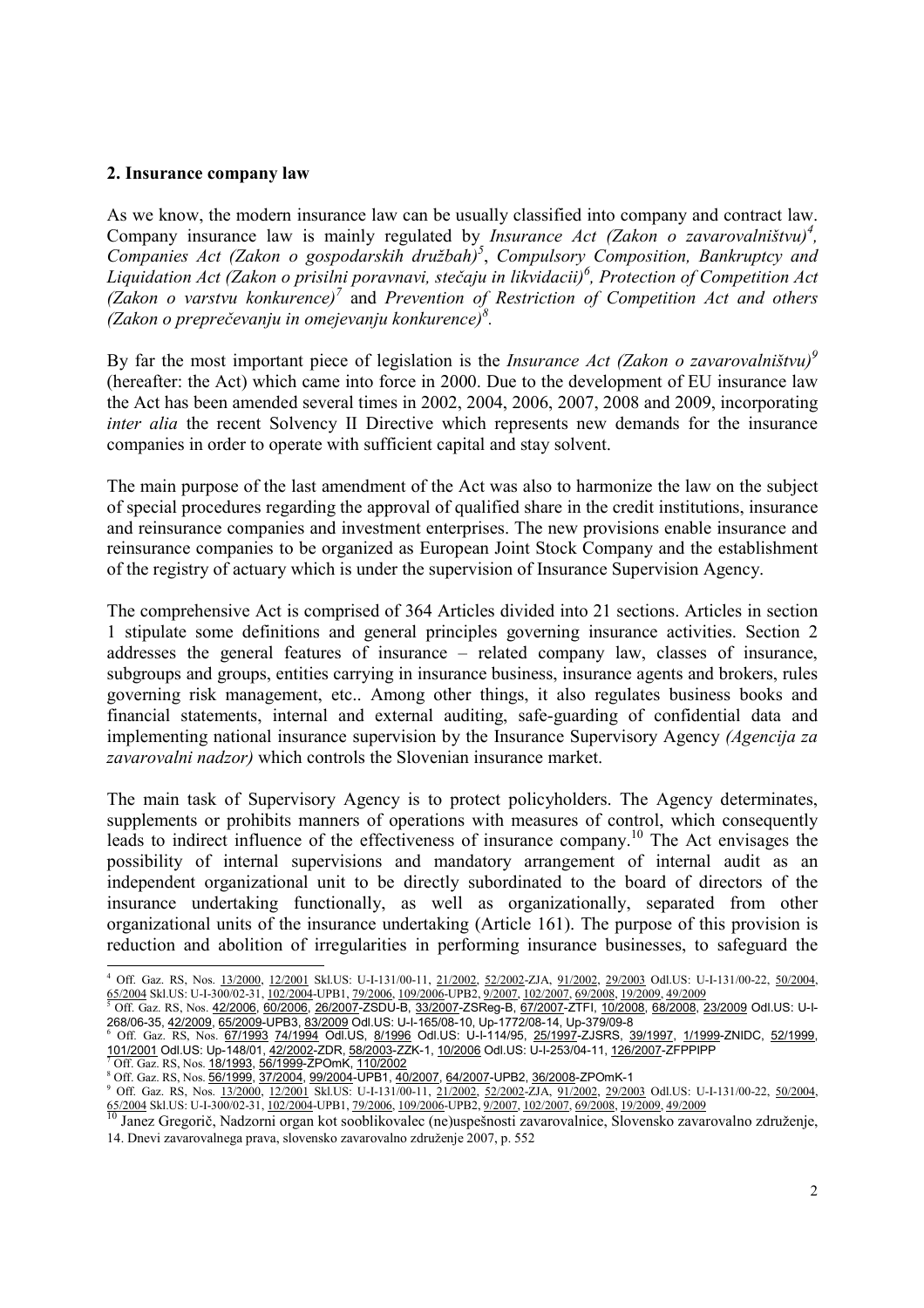interests of insured persons, the capability in performing insurance economy and to safeguard general economic interests in Slovenian economic system as a whole.

It is also worth noting the *Financial Conglomerates Act* (*Zakon o finančnih konglomeratih)<sup>11</sup>* which has come into force in 2006, establishing supplementary supervision over the supervised subjects, which are part of the financial conglomerate. The objective of this act (composed of 62 Articles divided into 5 sections) is to adopt the Directive 2002/87/EC relating to the supplementary supervision of credit institutions, insurance undertakings and investment firms in a financial conglomerate. So far only one financial conglomerate has been registered in Slovenia.<sup>12</sup>

*Insurance Contracts Tax Act (Zakon o davku od prometa zavarovalnih poslov)<sup>13</sup>* stipulates the obligation of paying the taxes from insurance transactions in Republic of Slovenia. According to Article 6 the basis for the statement of the tax is the premium which is paid on the basis of the insurance contract. The tax amount to 6,5% of the tax base (Art. 7.).

#### **3. Insurance contract law**

Insurance contract law is governed by the *Code of Obligations (Obligacijski zakonik), Maritime Code (Pomorski zakonik)*, *Obligations and Property Rights in Air Navigation Act (Zakon o obligacijskih in stvanopravnih razmerjih v letalstvu*), *Compulsory Motor Third-Party Liability Act (Zakon o obveznih zavorovanjih v prometu), Health Care and Health Insurance Act* (*Zakon o zdravstvenem varstvu in zdravstvenem zavarovanju), Pension and Disability Insurance Act (Zakon o pokojninskem in invalidskem zavarovanju)* and some other legislation which is predominantly dedicated to compulsory insurance. In addition, a very important source of insurance contract law are also general principles of obligations, general and specific conditions of insurance, clauses, customs, court and arbitration practice and legal doctrine.

The *Code of Obligations* regulates insurance in Articles 921-989 organized in three sections. The first section contains general provisions applicable to all types of insurance, the second addresses provisions on non-life insurance, whereas the third section deals with insurance of persons (broader than life insurance). Marine and similar insurance (e.g. aviation), credit insurance and reinsurance are regulated by different laws.

# **4. Health insurance**

*Health Care and Health Insurance Act*<sup>14</sup> provides for the health system and health insurance. Health insurance is compulsory, offered by the Health Institute of Slovenia, and also voluntary provided by insurance sector. Voluntary health insurance is governed by the Obligations Code. Currently there are three insurance companies providing complementary health insurance. The

1

 $11$  Off. Gaz. RS, Nos 43/2006

<sup>12</sup> Anja Mihelič p. 21

<sup>13</sup> Off. Gaz. RS, Nos 57/1999, 72/2005, 96/2005-UPB1

<sup>&</sup>lt;sup>14</sup> Off. Gaz. RS, Nos. 9/1992, 13/1993, 9/1996, 29/1998, 77/1998 Odl.US: Up 53/96, 6/1999, 56/1999-ZVZD, 99/2001, 42/2002-ZDR, 60/2002, 11/2003 Skl.US: U-I-279/00-42, 126/2003, 20/2004-UPB1, 62/2005 Odl.US: U-I-390/02-27, 76/2005, 100/2005-UPB2, 100/2005 Odl.US: U-I-69/03-17, 21/2006 Odl.US: U-I-277/05-32, 38/2006, 72/2006-UPB3, 114/2006-ZUTPG, 91/2007, 71/2008, 76/2008, 118/2008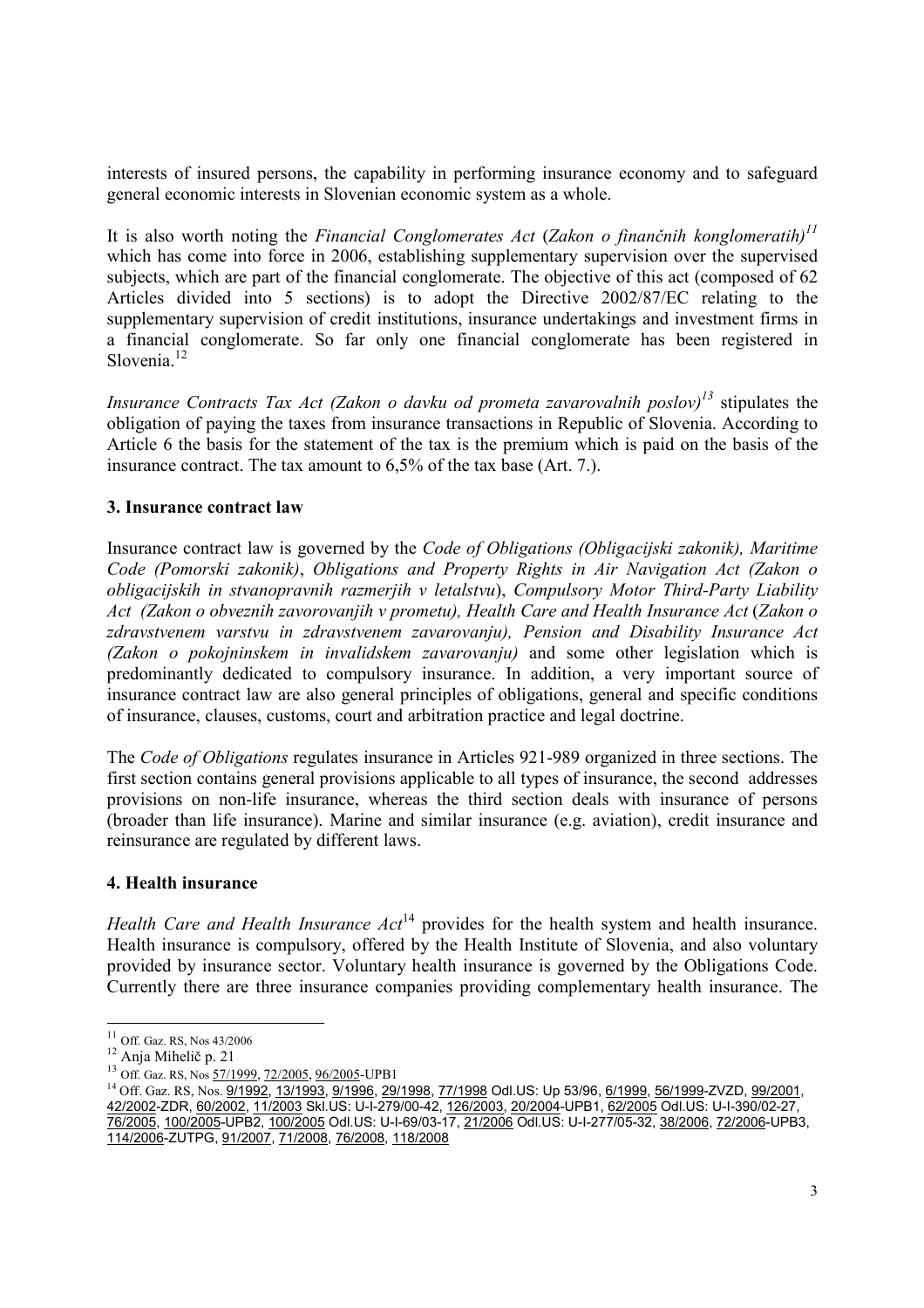compulsory health insurance covers all population with permanent residence in Slovenia which is covered under the unique compulsory insurance scheme. Practically the entire population is insured.<sup>15</sup>

In 2005 the Slovenian National Assembly passed a new law with the scope to amend the *Health Care and Health Insurance Act* which came into effect on 1 September 2005. The new act rearranges complementary health insurance in several ways. There were three main purposes to amend the new act: to rearrange complementary health insurance, to introduce equalization between insurance companies and to enhance control over the insurance companies. The two most important provisions that came into force on 1 March 2006 were those with regard to existing insurance contract and equalization schemes.<sup>16</sup>

# **5. Marine insurance**

Slovenia with its strategic position is itself a maritime transit country within the EU. Whether shipping by land or sea in all means of transportation are subject to different levels of risks. As the majority of comparable systems, there is a single act of law governing specifically marine insurance. Before 2001 marine insurance was regulated with the *Maritime and Internal Navigation Act* (Articles 689 to 752). The Act was inspired by the United Kingdom Marine Insurance Act of 1906 and the Italian *Codice della Navigazione* of 1942. Today, marine insurance contracts are governed by the *Maritime Code* (hereafter: the Code) which entered into force on May 12<sup>th</sup> 2001 and comprises 999 articles. Section V of the Code focuses on contract of marine insurance. The Code comprise general provisions, hull insurance, cargo insurance, freight insurance, liability insurance and other various types of insurance. The stipulations of the Marine Code concerning marine insurance are mainly of a non-compulsory nature.

The Code introduces a few new provisions, e.g. a direct action in the case of all obligatory liability insurances and the substitution of the word "compensation" with the word "insurance benefit". Article 680 of the Code defines maritime insurance as insurance of the ship its engines, machines, equipment and supplies, as well as of goods and other objects; insurance of freight, fares, insurance costs; insurance of liability for the loss or damage suffered by other persons in connection with the use of the ship.

It is also worth noting that according to Article 687 of the Code the insurance company shall be obliged, only at the request of the party taking out insurance, to issue a correct and signed copy of the insurance policy. If a policy has been issued, the rights deriving from the insurance may be transferred by endorsing the policy or in another suitable manner (Article 688). Therefore, under the Slovenian legal system a contract of marine insurance is of an informal legal nature, meaning that the issue of a policy is not a condition for the existence and validity of a contract. Nevertheless, it is a common practice to issue a marine policy when the agreement is made, and by its legal nature it provides written evidence of the concluded contract *(forma ad probationem).<sup>17</sup>*

<sup>1</sup>  $15$  available on <u>www.zzzs.si</u>, visited on 03.12.2009

<sup>&</sup>lt;sup>16</sup> http://diplome.fov.uni-mb.si/uni/12134Osterman.pdf, visited on 01.12.2009

<sup>&</sup>lt;sup>17</sup> Drago Pavic, Marine Insurance System in Croatia: Its present and future, Marine Insurance at the turn of the Millennium,

Volume 2, European Institute of Maritime and Transport Law, Antwerp 2000, Intersentia, p. 211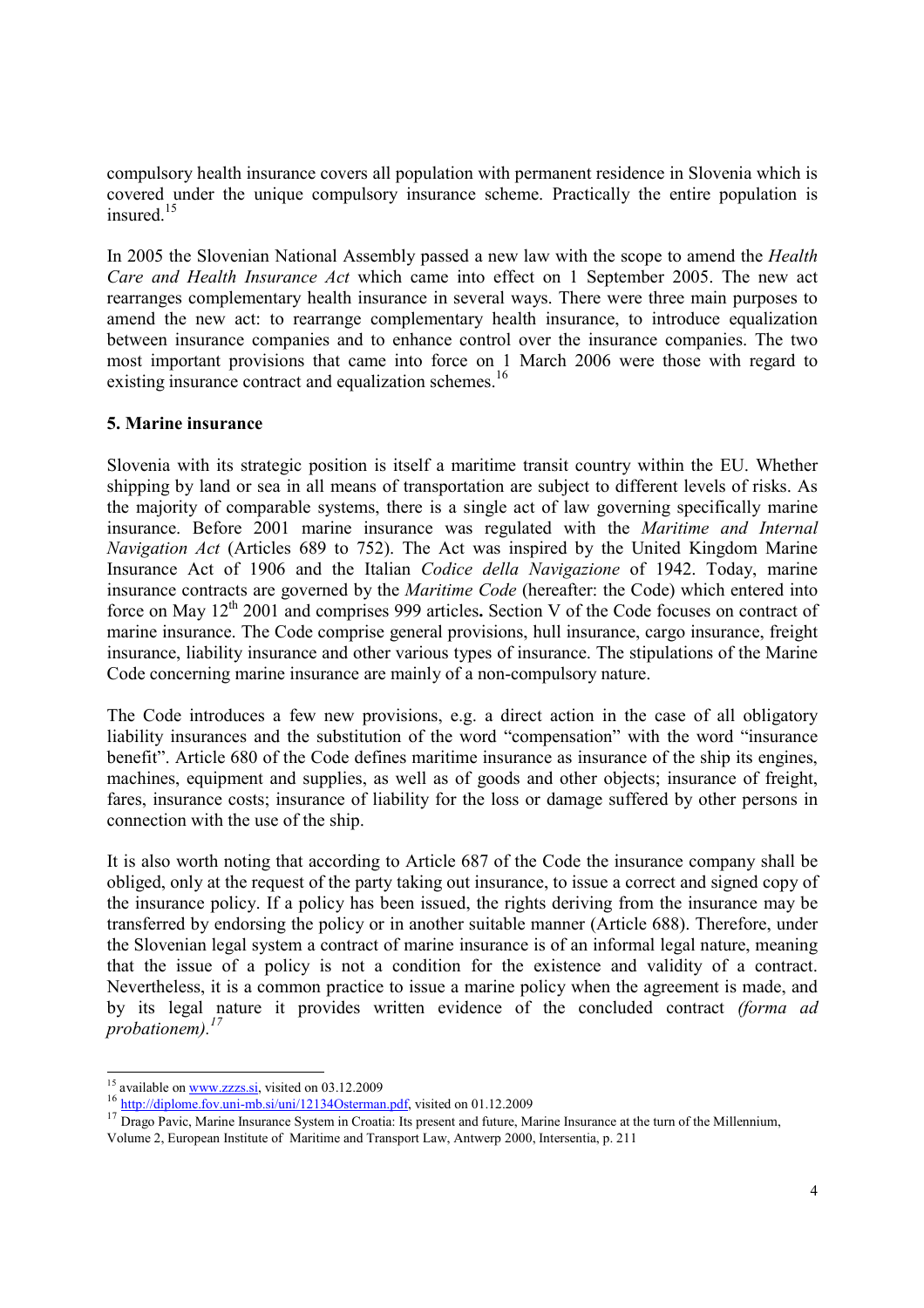Maritime insurance shall cover the risks that the insured object is exposed to, namely shipping accident, natural disaster, explosion, fire and theft. An insurance contract may also cover other risks to which the insured object is exposed during insurance, such as theft, non-delivery, handling risks, shore risks, war and political risks (Article 700). Unless otherwise agreed, the insurance shall cover damage due to the insured risks, i.e. total loss of the insured object, partial loss of or damage to the insured object, salvage costs and costs caused directly by the occurrence of an insured loss, general average, salvage reward, costs of establishing and liquidating the damage covered by the insurance (Article 702).

# **5. Aviation insurance**

Aviation insurance law arises from the *Obligations and Property Rights in Air Navigation Act<sup>18</sup> (Zakon o obligacijskih in stvarnopravnih razmerjih v letalstvu*) which has entered into effect in 2002, comprising 218 articles in six parts.

According to Article 2 of the Insurance Act aviation insurance is classified into aircraft insurance (hull insurance), insurance of goods (cargo insurance), air carrier liability insurance and travel accident insurance. According to Articles 145, 147 and 148 of the *Obligations and Property Rights in Air Navigation Act* the aviation insurance includes insurance of aircraft and its equipment, cargo, freight, insurance costs, anticipated profit, liens and other rights, specific pecuniary benefits, liability, aviation reinsurance and other similar types of insurance and reinsurance (such as product liability insurance, control tower liability insurance).

If certain issues are not regulated by the above legislation, the Maritime Code shall apply. Both acts are based on the principle of *ius dispositivum*.

Finally, the *Compulsory Motor Third-Party Liability Act* with its 52 Articles divided into seven sections provides for a direct application of Regulation (EC) No. 785/04 which imposes on air carriers and other aircraft operators' minimum insurance obligations in respect of liability for passengers, baggage, cargo and third parties.<sup>19</sup>

# **6. Compulsory Insurance**

Today compulsory insurance is becoming more and more important. We shall always bear in mind that compulsory insurance has its positive and negative sides. The main drawback rests the fact that the insured person is normally averted from preventive behavior as it relies on compulsory insurance and even stimulates insurance frauds. The Insurance Act refers only to compulsory insurance in transport for which the supervision of the state principle applies related where the vehicle is registered.

The sources of law which regulates this field in Republic of Slovenia can be classified into international conventions, *acquis communitaire*, Obligations Code, special legislation which prescribes compulsory insurance, general and special conditions of insurance, court and arbitration practice and legal doctrine.

<sup>-</sup><sup>18</sup> Off. Gaz. RS, Nos <u>12/2000, 67/2002, 92/2007</u>

<sup>19</sup> Regulation (EC) No. 785/04 available on http://eurlex.europa.eu/LexUriServ/LexUriServ.do?uri=OJ:L:2004:138:0001:0006:EN:PDF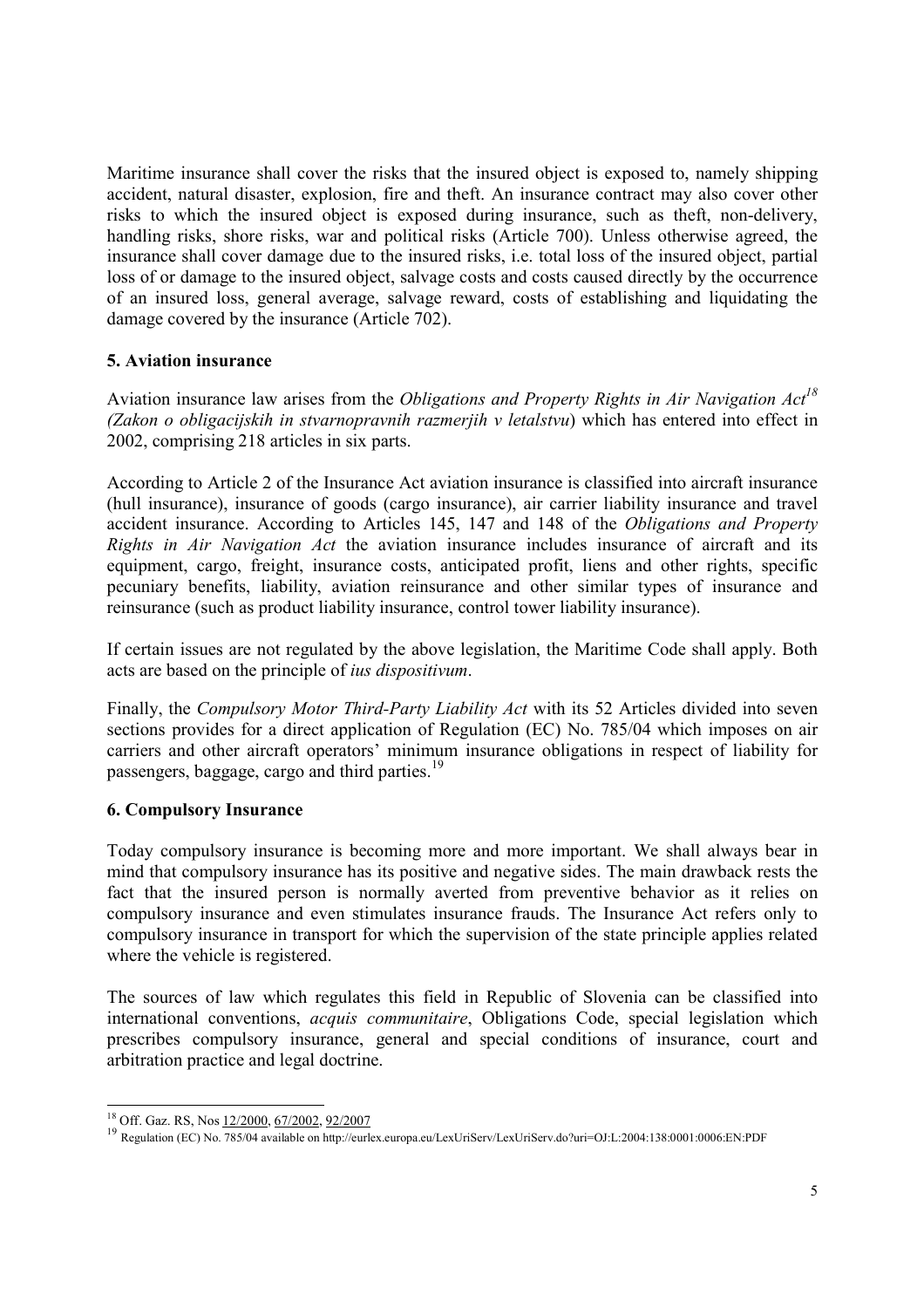Compulsory insurance can be divided into obligatory transport insurance (motor liability insurance, air carrier liability insurance, insurance of vessel owners and travel accident insurance), professional liability insurance (of lawyers, notaries public, insurance brokers, doctors, land surveyors); obligatory insurance of liability for pharmaceutical and medical aid manufacturers, obligatory insurance of travel agents, obligatory environmental impairment liability insurance (nuclear damage, pollution of the sea with oil, general environmental disasters, etc.), obligatory accident and life insurance (foreign technical divers, voluntary fire-fighters police officers).

# **7. Recent case law**

Recent research demonstrates that one of the main tasks of jurisprudence is to fills gaps in the laws and to interpret some unclear statutory provisions or even to replace a "political agreement" regarding the position of insurance companies in Slovenia. Furthermore, the position and the procedure of the Insurance Supervisory Agency are sometimes not clear and therefore require the interpretation by courts of law. Insurance litigation has frequently been a forum in which issues of significant public concern have been considered by the courts. The main obstacle for the Slovene judges rests on the fact that it is difficult to follow the fast changing legislation regarding insurance economy, insurance mathematics and insurance law. Additionally, some Slovene journalists and political scientists like to see conflicts as it is their job to report and comment on them, therefore the position for judges sometimes is even aggravated. Accordingly, it is important to appreciate that in 2008 the so called "insurance suits" evidenced by court as "damage suits" solved before the Higher Court amounted to 1109<sup>20</sup> from 5466 of all solved cases.

In one of the recent cases (2007, Supreme Court, II Ips 430/2005), the Court of Appeal ascertained that the insurance policy was not an original but just a copy of insurance policy made from the micro film. The policy clearly stated the exact day of conclusion of the contract of insurance, the beginning of insurance coverage and insurance warranty. Additionally, the Court of Appeal recognized that the provisions from the insurance policy were unclear and therefore, must be interpreted to the benefit of validity of insurance contract and the benefit of the plaintiff.

The Supreme Court emphasized that the insurance contract becomes effective from the date the parties enter into a contract (Art. 901 of the Obligations Act); however, the insurance warranty starts to run the next day after the insurance premium was paid (Art. 913 para. 1 of the Obligations Act). Moreover, the court held that the parties agreed just for the payment of the first installment of the insurance premium. Therefore, the courts of first and second instance ascertained correctly the facts that the insurance premium (and the first installment) was not paid; however, they misinterpreted the evaluation of the actual situation according to Art. 913 of the Obligations Act.

The Supreme Court held that insurance premium needs to be paid after the insurance contract was concluded and that the insurance warranty begins to run on the day which is established in the contract of insurance (Art. 913 para. 2 of the Obligations Act).

<sup>-</sup> $^{20}$  Gordana Ristin, Podjetje in delo 6-7/2009/XXXV, Zavarovalništvo v judikaturi domačih sodišč, p. 1183